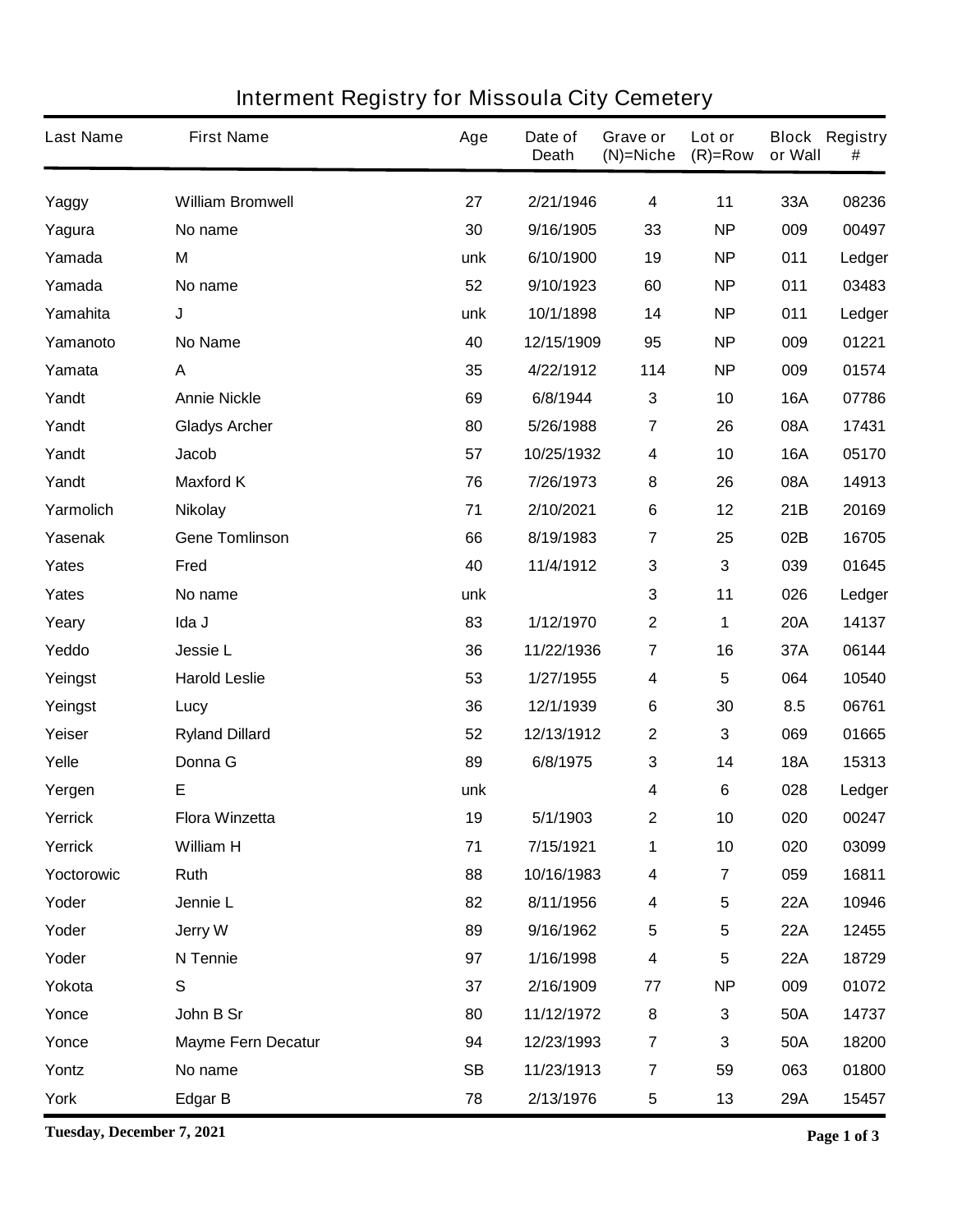| <b>Last Name</b> | <b>First Name</b>        | Age            | Date of<br><b>Death</b> | Grave or<br>$(N)$ =Niche | Lot or<br>$(R)=Row$     | or Wall      | <b>Block Registry</b><br># |
|------------------|--------------------------|----------------|-------------------------|--------------------------|-------------------------|--------------|----------------------------|
| <b>York</b>      | <b>Francis F</b>         | 85             | 12/10/1971              | $\mathbf{3}$             | $\overline{\mathbf{4}}$ | 010          | 14540                      |
| <b>York</b>      | James O                  | 20             | 4/15/1941               | $\boldsymbol{2}$         | 9                       | 010          | 07067                      |
| <b>York</b>      | <b>Thelma E</b>          | 55             | 3/10/1959               | 4                        | 13                      | 29A          | 11584                      |
| <b>York</b>      | William                  | 74             | 4/10/1945               | 4                        | 4                       | 010          | 08020                      |
| Yost             | <b>Twila Watterson</b>   | 84             | 9/20/2006               | 1                        | 22                      | 25A          | 19701                      |
| <b>Yost</b>      | <b>Vicky Jean</b>        | 14             | 8/12/1959               | $\overline{7}$           | 23                      | 25A          | 11687                      |
| Yost             | <b>Walter Lynn 'Bud'</b> | 84             | 3/9/2004                | 1                        | 22                      | 25A          | 19428                      |
| Youlden          | Jean V                   | 88             | 5/30/2016               | N <sub>8</sub>           | R <sub>3</sub> A        | <b>ASTOR</b> | 20304                      |
| Youlden          | <b>Roger N</b>           | 89             | 10/16/2008              | <b>N7</b>                | R <sub>3</sub> A        | <b>ASTOR</b> | 20296                      |
| Young            | C W                      | unk            | 5/3/1902                | 7                        | 7                       | 025          | 00118                      |
| Young            | <b>Charles</b>           | 7 mos          | 4/14/1937               | HD <sub>5</sub>          | 6                       | 47A          | 06047                      |
| Young            | <b>Charles C</b>         | 93             | 2/12/1963               | $\overline{7}$           | 14                      | 053          | 12558                      |
| Young            | <b>Clifford M</b>        | unk            | 2/10/1950               | <b>2BT7</b>              | 13                      | 05A          | 09346                      |
| Young            | <b>Edward Thomas</b>     | 80             | 8/30/1950               | $\boldsymbol{2}$         | 17                      | 02A          | 09387                      |
| Young            | George                   | 60             | 5/12/1914               | 8                        | 15                      | 069          | 01884                      |
| Young            | <b>Harry</b>             | 26             | 5/30/1908               | $\mathbf 2$              | 6                       | 063          | 00931                      |
| Young            | <b>Harry</b>             | 33             | 5/10/1911               | 8                        | 35                      | 063          | 01445                      |
| Young            | <b>Jack</b>              | 50             | 2/4/1953                | $\bf 6$                  | 22                      | 58A          | 10046                      |
| Young            | <b>Jessie DeVerber</b>   | 91             | 2/27/1993               | $\bf 6$                  | $\bf 6$                 | 060          | 18073                      |
| Young            | <b>Maude E</b>           | 41             | 10/11/1927              | 5                        | 11                      | 06A          | 04199                      |
| Young            | <b>Myrtle Louise</b>     | 75             | 7/1/1969                | 1                        | 3                       | 40A          | 14094                      |
| Young            | No name                  | <b>SB</b>      | 2/9/1938                | HD7                      | $\pmb{0}$               | 54A          | 06378                      |
| Young            | Olive C                  | 87             | 6/11/1962               | $\mathbf{2}$             | 4                       | 23A          | 12384                      |
| Young            | <b>Paulie E Bentz</b>    | 62             | 8/20/1962               | $\mathbf 3$              | $\mathbf 2$             | <b>18A</b>   | 12451                      |
| Young            | Pearl A                  | 65             | 11/10/1942              | $\overline{7}$           | 13                      | 05A          | 07390                      |
| Young            | <b>Richard</b>           | 90             | 2/29/1984               | $\boldsymbol{2}$         | 3                       | 40A          | 16791                      |
| Young            | William                  | 67             | 3/23/1943               | $\boldsymbol{2}$         | 13                      | 05A          | 07481                      |
| Young            | <b>William Eddie</b>     | unk            | 8/19/1893               | 8                        | $\overline{\mathbf{7}}$ | 025          | Ledger                     |
| Young            | <b>William Lawrence</b>  | $\overline{7}$ | 4/14/1923               | 8                        | 13                      | 05A          | 03409                      |
| Youngburg        | <b>Mattie</b>            | 39             | 11/6/1918               | 6.5                      | 120                     | 063          | 02616                      |
| Younge           | <b>Mildred Corbin</b>    | 84             | 7/9/1968                | 4                        | 24                      | 023          | 13854                      |
| Youngquist       | Joseph G                 | 82             | 9/4/1965                | $\mathbf{2}$             | 15                      | <b>19A</b>   | 13143                      |
| Youngquist       | Joseph Ossie             | 57             | 7/6/1970                | 8                        | ${\bf 5}$               | 40A          | 14257                      |

## **Interment Registry for Missoula City Cemetery**

**Tuesday, December 7, 2021 Page 2 of 3**